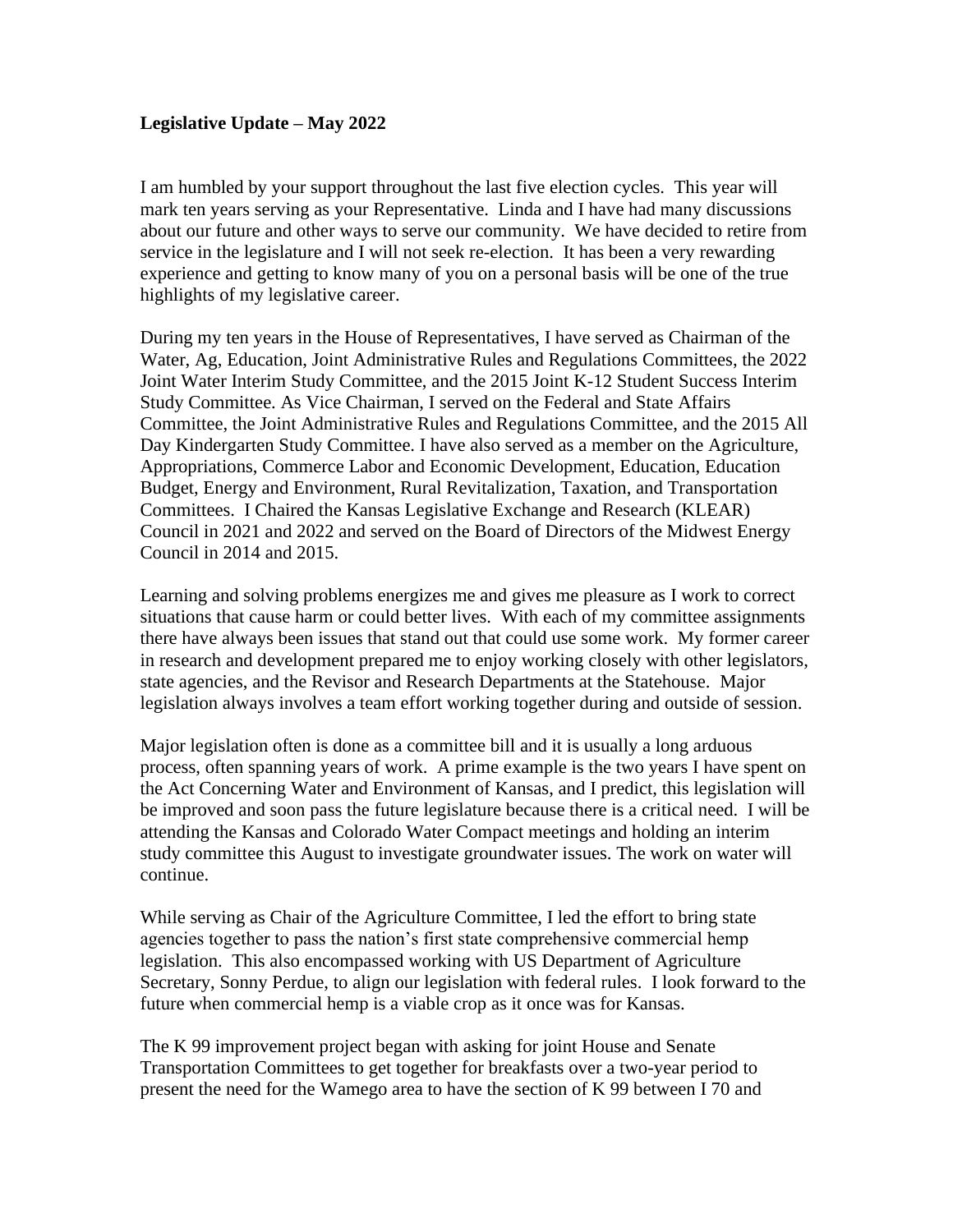Wamego widened and straightened. With the help of the committee chairs pushing for the change and the committee members agreeing, the next step was a push by then Governor Jeff Colyer, and the project became high on the KDOT project list. Growth in communities follows good infrastructure.

The Belvue Bridge was something that I became involved with by hosting a meeting at our home to bring two counties together with KDOT officials and public members to discuss the issue. Over the years I have written letters of support for federal applications and have asked our US Congressmen to do the same.

I became very concerned about vehicles passing stopped school buses and worked for several years with committee bills to increase fines and asked for cameras to be installed on school buses. While chairing the Education Committee, I worked with then Kansas Treasurer, Ron Estes, to create school funding following the child by way of the Treasurer's office. In a small way this is beginning after passage of legislation this session. I also worked on Tax Credit Scholarship legislation.

Sometimes ideas brought as legislation have not been raised to the level of concern to pass through the legislature. Some of the bills listed below fall into that category. I hope to see future legislatures trust the research work of KSU Ag Economists and pass the legislation that the eight-year simple average when determining values of agriculture land for taxation is the best method. Kansas state employees should have a choice of a thrift savings plan. It would be good for employees and good for the State as KPERS remains underfunded. I feel legislators should not be in KPERS because it is a conflict. Instead, it would be better for them to be salaried.

## Legislation that I sponsored or cosponsored included 32 bills over the ten years of my tenure. In  $2021 - 2022$  these are the bills I sponsored:

HB2004 - Creating the right to appeal an involuntary discharge or transfer from an adult residential care facility. Being studied. Not passed.

HB2005 - Excluding hot water supply boilers that have a nominal water capacity not exceeding 120 gallons from the provisions of the boiler safety act; creating the elevator safety act to require safety standards, permit requirements, and insurance coverage for elevator contractors; requiring inspections of elevators and licensure for persons installing, repairing and inspecting elevators; creating an elevator safety advisory board; establishing duties for the state fire marshal. Passed.

HB2023 - Changing to an eight-year simple average when determining values of agricultural land for purposes of property taxation. Blocked.

HB2042 - Enacting the Kansas thrift savings plan act. Blocked.

HB2043 - Ending legislator participation in KPERS and establishing an annual salary structure for legislators. Blocked.

HB2044 - Increasing KPERS employee contribution rate for school district employees and making appropriations for FY 2022 for the department of education for a pay increase for KPERS covered school district employees. Blocked.